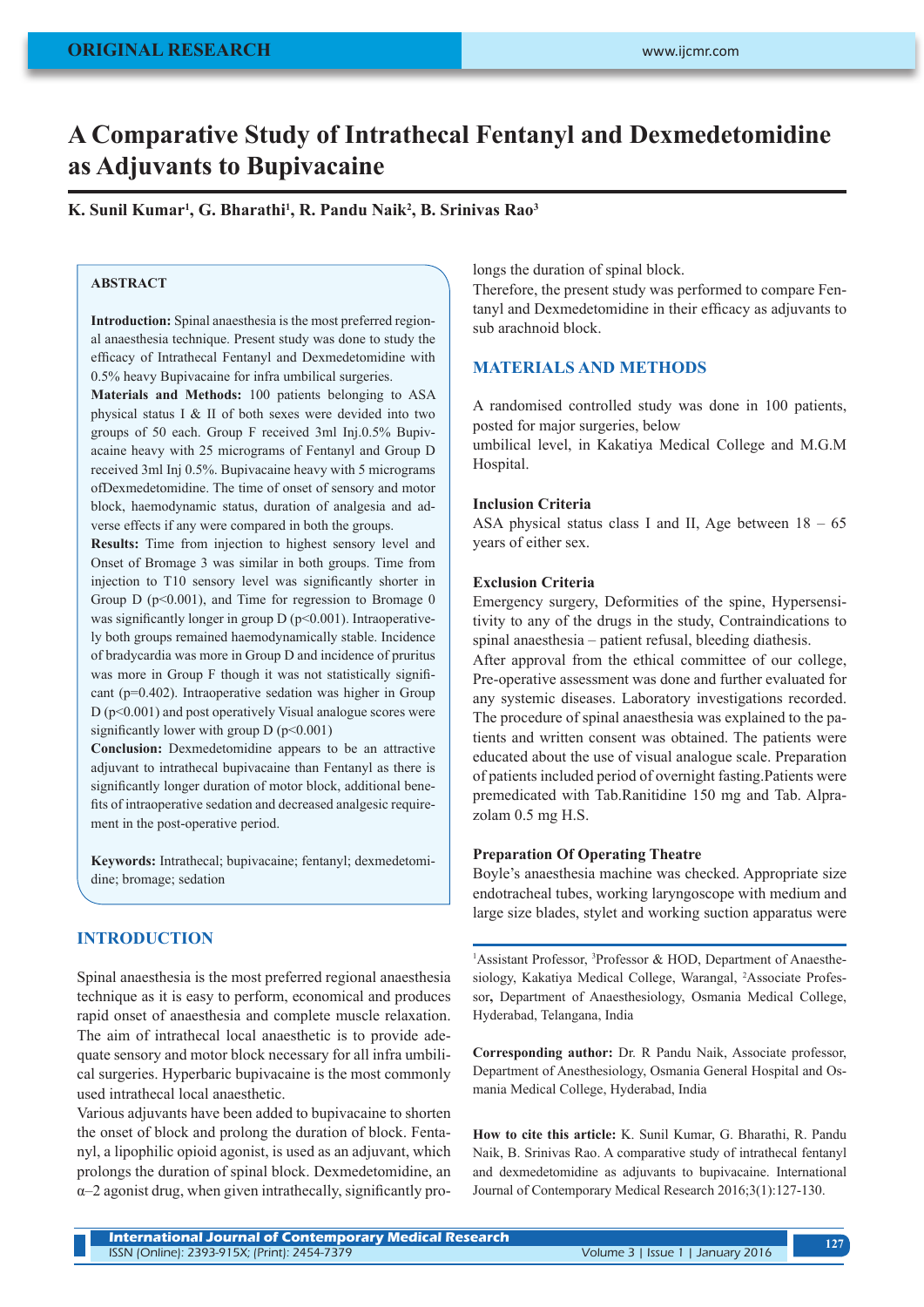kept ready before the procedure. Emergency drug tray consisting of atropine, adrenaline, mephenteramine, ephedrine and dopamine were kept ready.

Group F received 3ml,  $0.5 \%$  hyperbaric bupivacaine  $+ 25$ µg Fentanyl (vol 0.5ml) Group D received 3ml, 0.5 % hyperbaric bupivacaine + 5 µg Dexmedetomidine (vol 0.5 ml). Intraoperatively pulse rate, non-invasive blood pressure, electrocardiogram, SpO<sub>2</sub> was recorded, every 2 minutes for the first 10 minutes, every 10 minutes for the next 50 minutes and every 15 minutes till the end of surgery. Time of onset of  $T_{10}$  sensory block and peak sensory block was noted using pin prick method, time of onset of Bromage 3 motor block was noted.

#### **Motor block was assessed with Modified Bromage scale**

Bromage 0 - the patient is able to move the hip, knee and ankle

Bromage 1 - the patient is unable to move the hip but is able to move the knee and ankle

Bromage 2 - the patient is unable to move the hip and knee but able to move the ankle

Bromage 3 - the patient is unable to move the hip, knee and ankle.

## **Modified Ramsay sedation scale was used for intraoperative sedation**

- $1. =$ agitated, restless
- 2. = cooperative, tranquil
- 3. = responds to verbal commands while sleeping
- 4. = brisk response to glabellar tap or loud noise while sleeping
- $5.$  = sluggish response to glabellar tap or loud noise while sleeping
- $6.$  = no response to glabellar tap or loud noise while sleeping

Following parameters were recorded

Hypotension (> 20 % fall of baseline blood pressure) was treated with bolus dose of 6 mg ephedrine i.v.

Bradycardia (pulse rate < 50 bpm), was treated with 0.6 mg atropine i.v.

Incidence of respiratory depression defined as respiratory rate less than 9 /min and  $SpO<sub>2</sub>$  less than 90 % on room air, was noted. Side effects if any were noted. Post operatively regression of the sensory block and the motor blockade to reach modified Bromage 0 was noted

Pain was assessed using "Visual Analogue Scale" advocated by Revill and Robinson in 1976. It is linear scale, consists of 10 cm line anchored at one end by a label such as "No pain" and other end by "Worst pain imaginable". Patient simply marks the line to indicate the pain intensity. Supplemental analgesia was given for visual analogue score of more than 6. Time of supplemental analgesia was noted.

Visual analogue scale was used to assess post-operative pain.

#### **Statistical analysis**

Descriptive statistical analysis has been carried out in the present study. Results on continuous measurements are presented on Mean  $\pm$  SD (Min-Max) and results on categorical measurements are presented in Number (%). Significance is assessed at 5 % level of significance.Statistical analysis was done by applying Chi-square test, Anova test and students't' test to analyse the data, p value was determined.

## **RESULTS**

| Age in years                                                                                                                                                                     | <b>Group F</b> |               | <b>Group D</b> |               |  |
|----------------------------------------------------------------------------------------------------------------------------------------------------------------------------------|----------------|---------------|----------------|---------------|--|
|                                                                                                                                                                                  | $\bf{N0}$      | $\frac{0}{0}$ | $\bf No$       | $\frac{0}{0}$ |  |
| 18-20                                                                                                                                                                            | 2              | 4.0           | $\mathbf{0}$   | 0.0           |  |
| $21 - 30$                                                                                                                                                                        | 3              | 6.0           | $\overline{4}$ | 8.0           |  |
| $31 - 40$                                                                                                                                                                        | 13             | 26.0          | 26             | 52.0          |  |
| $41 - 50$                                                                                                                                                                        | 22             | 44.0          | 14             | 28.0          |  |
| 51-60                                                                                                                                                                            | 8              | 16.0          | 5              | 10.0          |  |
| >60                                                                                                                                                                              | $\overline{2}$ | 4.0           | 1              | 2.0           |  |
| Total                                                                                                                                                                            | 50             | 100.0         | 50             | 100.0         |  |
| Gender                                                                                                                                                                           |                |               |                |               |  |
| Male                                                                                                                                                                             | 25             | 50.0          | 25             | 50.0          |  |
| Female                                                                                                                                                                           | 25             | 50.0          | 25             | 50.0          |  |
| Total                                                                                                                                                                            | 50             | 100.0         | 50             | 100.0         |  |
| ASA grade                                                                                                                                                                        |                |               |                |               |  |
| Grade I                                                                                                                                                                          | 26             | 52.0          | 31             | 62.0          |  |
| Grade II                                                                                                                                                                         | 24             | 48.0          | 19             | 38.0          |  |
| Total                                                                                                                                                                            | 50             | 100.0         | 50             | 100.0         |  |
| Distribution of ASA grade is statistically similar in two groups<br>with $P = 0.41$<br>and the state of the control of the<br><b>Contract Contract</b><br>$\sim$<br>$\mathbf{A}$ |                |               |                |               |  |

**Table-1:** Demographic distribution of patients studied



**Figure-1:** Visual analogue scale



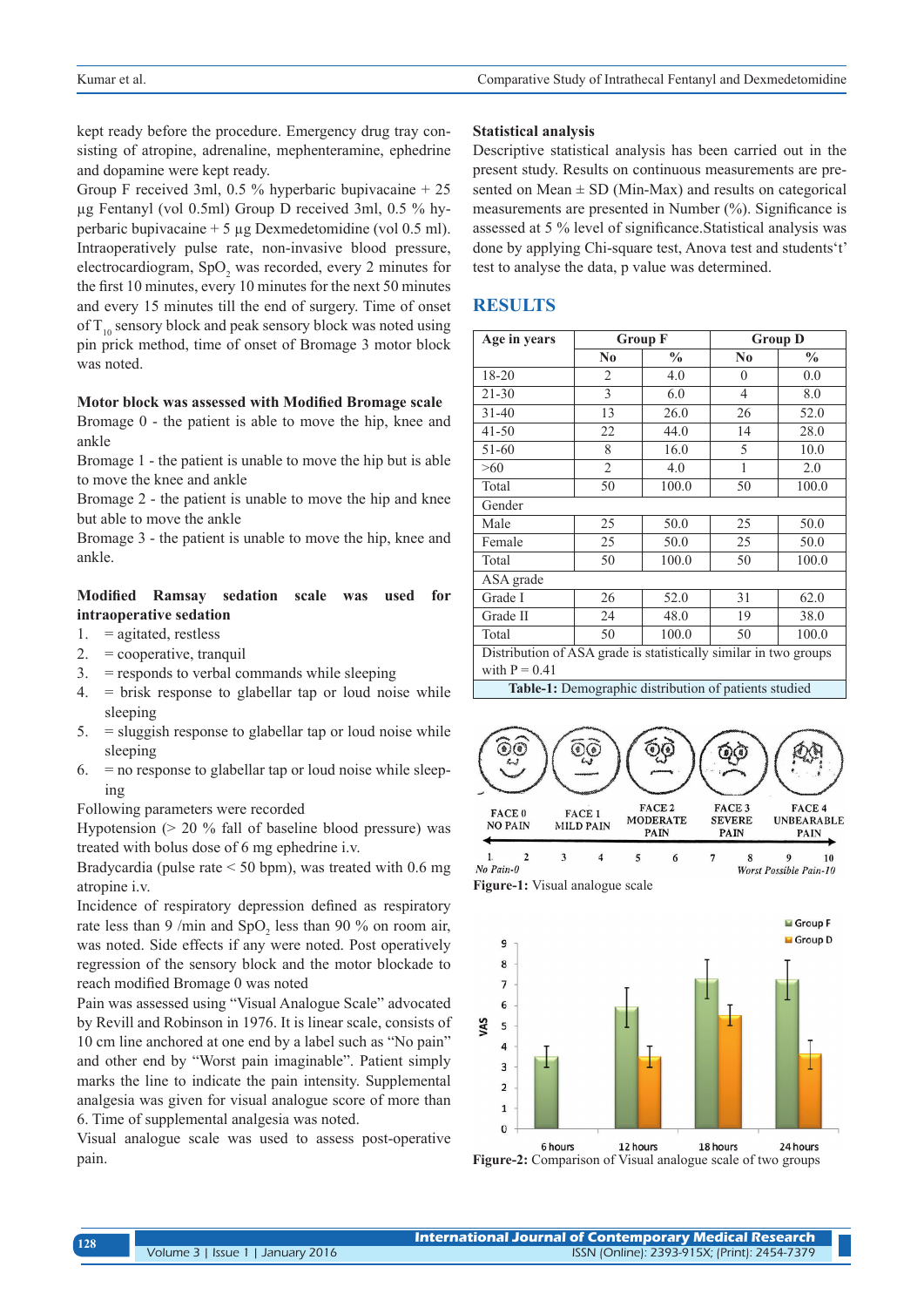| <b>Surgery</b>                                     | <b>Group F</b><br>$(n=50)$ |               | <b>Group D</b><br>$(n=50)$ |               |
|----------------------------------------------------|----------------------------|---------------|----------------------------|---------------|
|                                                    | N <sub>0</sub>             | $\frac{0}{0}$ | N <sub>0</sub>             | $\frac{1}{2}$ |
| Vaginal hysterectomy                               | 10                         | 20.0          | 11                         | 22.0          |
| Abdominal hysterectomy                             | 8                          | 16.0          | 1                          | 2.0           |
| <b>ORIF</b>                                        | 7                          | 14.0          | 10                         | 20.0          |
| <b>TURP</b>                                        | 3                          | 6.0           | 1                          | 2.0           |
| <b>URS</b>                                         | $\mathfrak{D}$             | 4.0           | 3                          | 6.0           |
| Mesh repair                                        | 3                          | 6.0           | 1                          | 2.0           |
| Below knee procedure                               | $\overline{c}$             | 4.0           | 3                          | 6.0           |
| Stripping and ligation                             | $\overline{\mathcal{E}}$   | 6.0           | 1                          | 2.0           |
| Tension band wiring                                | $\mathfrak{D}$             | 4.0           | 1                          | 2.0           |
| Implant removal                                    | $\theta$                   | 0.0           | $\overline{2}$             | 4.0           |
| Interval appendicectomy                            | $\theta$                   | 0.0           | $\overline{c}$             | 4.0           |
| Fistula repair                                     | $\theta$                   | 0.0           | 1                          | 2.0           |
| <b>Screw fixation</b>                              | $\theta$                   | 0.0           | 1                          | 2.0           |
| Skin grafting                                      | $\theta$                   | 0.0           | 1                          | 2.0           |
| Internal urethrotomy                               | 1                          | 2.0           | 1                          | 2.0           |
| <b>DHS</b>                                         | 1                          | 2.0           | $\Omega$                   | 0.0           |
| Others                                             | 8                          | 16.0          | 10                         | 20.0          |
| Table-2: Surgery in two groups of patients studied |                            |               |                            |               |

| <b>Variables</b>                                          | <b>Group F</b>   | <b>Group D</b>     | P value |  |
|-----------------------------------------------------------|------------------|--------------------|---------|--|
| Time from injection to T10 (minutes)                      | $3.38 \pm 0.83$  | $2.62 \pm 0.56$    | < 0.001 |  |
| Time from injection to highest<br>sensory level (minutes) | $11.47\pm1.23$   | $11.72 \pm 1.23$   | 0.314   |  |
| Onset of Bromage 3(minutes)                               | $10.38 \pm 1.08$ | $10.59 \pm 1.00$   | 0.317   |  |
| Regression to bromage 0(minutes)                          | 152.90±8.31      | $419.70 \pm 16.85$ | < 0.001 |  |
| Table-3: Comparison of variables in the study             |                  |                    |         |  |

| <b>Highest sensory level</b>                       | <b>Group F</b> |               | <b>Group D</b> |               |
|----------------------------------------------------|----------------|---------------|----------------|---------------|
|                                                    | No             | $\frac{0}{0}$ | N <sub>0</sub> | $\frac{0}{0}$ |
| T <sub>8</sub>                                     | 0              | 0.0           | 19             | 38.0          |
| T7                                                 | 12             | 24.0          | 2              | 4.0           |
| T <sub>6</sub>                                     | 16             | 32.0          | 14             | 28.0          |
| T <sub>5</sub>                                     | 7              | 14.0          |                | 2.0           |
| T <sub>4</sub>                                     | 15             | 30.0          | 14             | 28.0          |
| Total                                              | 50             | 100.0         | 50             | 100.0         |
| Table-4: Highest sensory level of patients studied |                |               |                |               |

| <b>Side effects</b>                                     | Group $F(n=50)$ |               | Group $D(n=50)$ |               |
|---------------------------------------------------------|-----------------|---------------|-----------------|---------------|
|                                                         | N <sub>0</sub>  | $\frac{0}{0}$ | N <sub>0</sub>  | $\frac{0}{0}$ |
| Nausea                                                  | 3               | 6.0           |                 | 0.0           |
| Vomiting                                                |                 | 2.0           |                 | 0.0           |
| Pruritus                                                | 3               | 6.0           |                 | 0.0           |
| Hypotension                                             | 14              | 28.0          | 8               | 16.0          |
| <b>Bradycardia</b>                                      | $\theta$        | 0.0           | 7               | 14.0          |
| Urinary retention                                       |                 | 0.0           |                 | 0.0           |
| Respiratory depression                                  |                 | 0.0           |                 | 0.0           |
| Table-5: Side effects of patients in two groups studied |                 |               |                 |               |

#### **DISCUSSION**

Spinal anaesthesia is the most preferred regional anaesthesia technique as it is easy to perform, produces rapid onset of anaesthesia and complete muscle relaxation and is also economical. These advantages are sometimes offset by a relatively short duration of action.

The aim of intrathecal local anaesthetic is to provide adequate sensory and motor block necessary for all infra umbilical surgeries. Hyperbaric bupivacaine is the most commonly used intrathecal local anaesthetic. Various adjuvants have been added to bupivacaine to shorten the onset of block and prolong the duration of block.

Fentanyl, a lipophilic opioid agonist, is used as an adjuvant, which prolongs the duration of spinal anaesthesia. Fentanyl is a lipophilic µ-receptor opioid agonist. Intrathecally, Fentanyl exerts its effect by combining with opioid receptors in the dorsal horn of spinal cord and may have a supraspinal spread and action.<sup>5</sup>

Dexmedetomidine, an  $\alpha$ –2 agonist drug, when given intrathecally, significantly prolongs the duration of spinal anaesthesia. Intrathecalα-2 receptor agonists have been found to have antinociceptive action for both somatic and visceral pain.<sup>6</sup> Therefore, the present study was performed to compare Fentanyl and Dexmedetomidine in their efficacy as adjuvants to spinal anaesthesia. In our study, the intrathecal dose of Dexmedetomidine selected was based on previous animal studies. A number of animal studies conducted using intrathecal Dexmedetomidine at a dose range of 2.5-100 µg did not report any neurologic deficits with its use.

In our study design Group F received 0.5% of hyperbaric Bupvacaine 3ml with Fentanyl 25µg and Group D received 0.5% hyperbaric Bupivacaine 3ml with Dexmedetomidine 5 µg, injected intrathecally to the patients undergoing infraumbilical surgeries. Time of onset of action, Highest level of sensory and motor blockade, Time of onset of Bromage 0, Intraoperative heart rate, Blood pressure, SpO<sub>2</sub>, Intraoperative sedation, Regression to Bromage 3 and Post-operative requirement of analgesia were noted.

Kanazi et al.<sup>7</sup> found that 3μg Dexmedetomidine or 30 μg clonidine added to 13 mg spinal bupivacaine produced the same duration of sensory and motor block with minimal side effects in urologic surgical patients. From Kanazi study and animal studies, we assumed that 3-5 µg Dexmedetomidine would be equipotent to 30-45 µg clonidine when used for supplementation of spinal bupivaciane.

Our study has shown that the addition of 5 µg Dexmedetomidine with hyperbaric bupivacaine significantly prolongs both sensory and motor block. Both Fentanyl and Dexmedetomidine provided good quality intraoperative analgesia. The analgesia was clinically better in group D as compared to group F. Small doses of intrathecal Dexmedetomidine (3µg) used in combination with bupivacaine in humans have been shown to shorten the onset of motor block and prolong the duration of motor and sensory block with haemodynamic stability and lack of sedation.

Al-Ghanem et al<sup>8</sup> had studied the effect of addition of 5  $\mu$ g Dexmedetomidine or 25 µg Fentanyl intrathecal to10 mg isobaric bupivacaine in vaginal hysterectomy and concluded